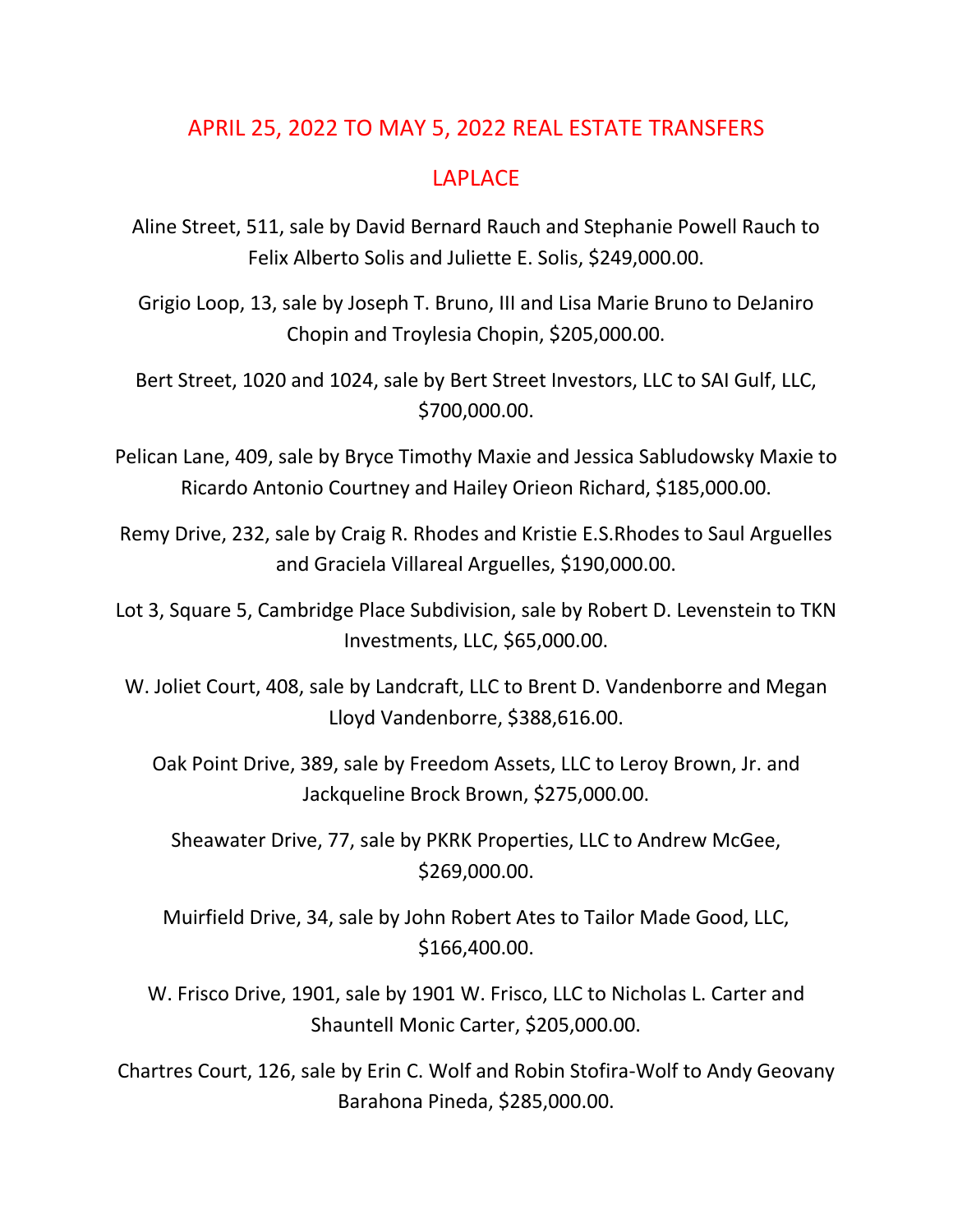Main Street, 4309, sale by T Times 4 LLC to LaPlace Coffee, LLC, \$400,000.00.

Pennbrooke Drive, 112, sale by John Ray Stelly, II, to Kyle Quinn Franklin, Sr., \$253,000.00.

Esplanade Street, 609, sale by Marlin H. King and Debra Turnbull King to Jerny Property Solutions, LLC, \$90,000.00.

Madewood Drive, 764, sale by ECB Group, LLC to Mandry Alvarez and Mery Martich, \$134,000.00.

Oak Knoll Court, 122, sale by Ibrahim M. Muasher and Jeanette Suyapa Muasher to Melissa Elizabeth Mejia, \$289,000.00.

Mattie Street, 125, sale by Growth and Grace Acquisitions, LLC to Julio Cesar Agu Marroquin, \$50,000.00.

Marjorie Court, 809, sale by Moore New Homes, LLC to Don Lewis, \$249,500.00.

Main Street, 1301, Donation by Warren Joseph Hachet and Lee Andree' Hachet Schumacher to Margie L. Richoux Hachet, Estimated property value, \$500,000.00.

Madewood Drive, 716, sale by Sherry Marie Causin Falgoust, Lindsay Cheek Rocha, Leonard Jules Cheek, Jr. to Angel Adonay Garcia Alvarado, \$63,000.00.

Somerset Street, 236, sale by Milton P. Lassere and Juliette Loyacano Lassere to Torrco Premiere Construction, LLC, \$170,000.00.

Camellia Avenue, 644, sale by Carla Pepiton Reid, Philip Reid, Sammi Reid Tamplain to Viet Quoc Le, \$103,000.00.

Sherwood Drive, 2912, sale by Willie Mae Stovall and Mack Stovall to Crystal of Kenner, LLC, \$65,000.00.

Rowley Drive, 107-109, sale by Istrouma Market, Inc. to Ebtesam Mohsen, Undisclosed Amount.

Lacour Drive, 413, sale by Brent J. Davis and Tishia Boldene Davis to Atalanta Ann Matt, \$220,000.00.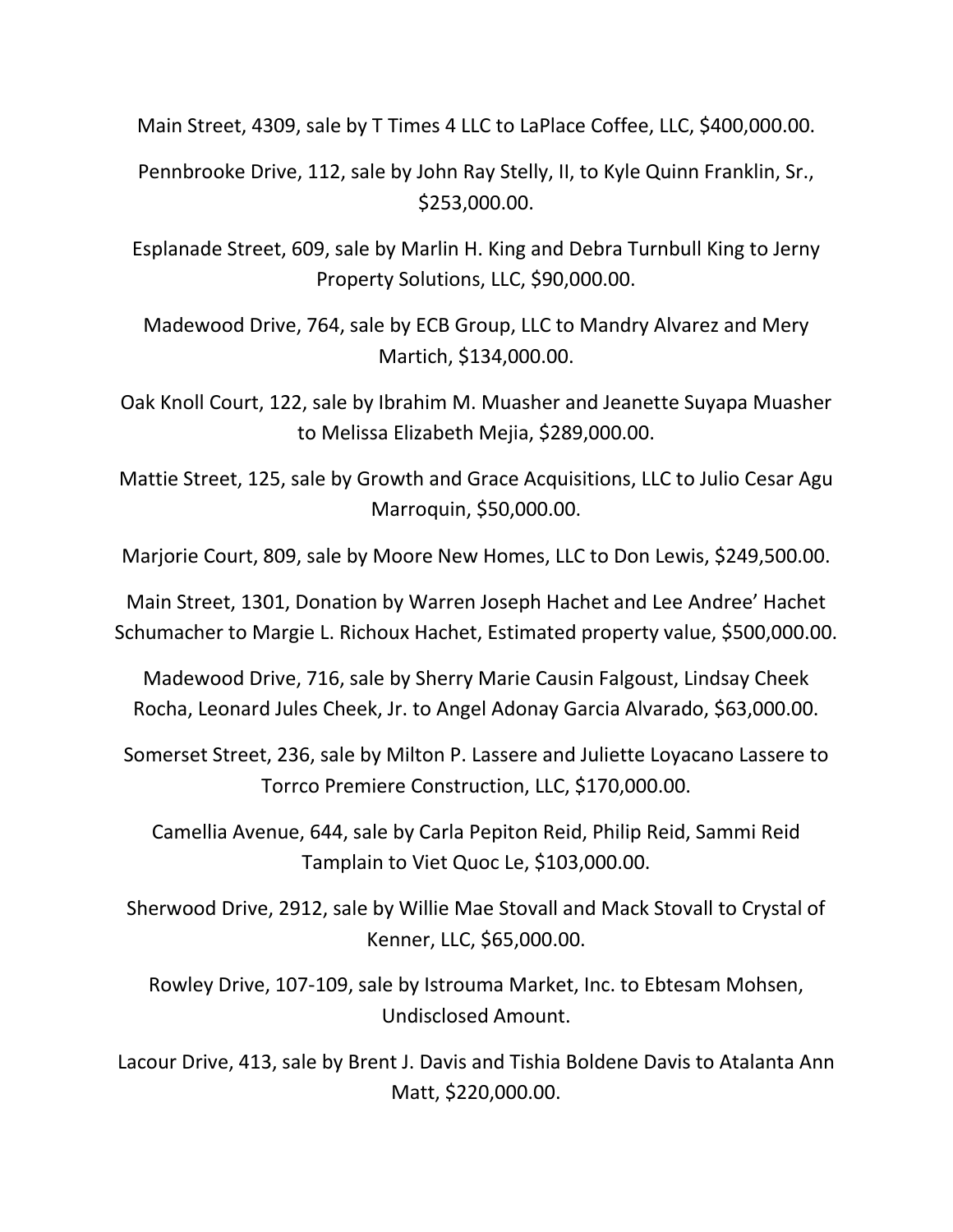Lasalle Drive, 752, sale by Susan Dee Stanley Guidry to 6112 Warwidk CT, LLC, \$100,000.00.

Devon Road, 327, sale by Lewis Elton Grady and Delores Youngblood Grady to Ashley Seaton, \$185,000.00.

Cambridge Drive, 2301, sale by Billy Joseph Keller, Sr., and Terri Totorico Keller to Stephanie Neville Waters, \$83,500.00.

Concord Drive, 209, sale by George Edward Zorn, III, and Helen Ferrara Zorn to Jessica Lynn Walker, \$159,900.00.

Catherine Court, 116, sale by Frederick J. King, Jr. to Don Lee Wetherington and Christal Mechelle Sheppard Wetherington, \$430,000.00.

Lot 8 and Lot 9, Block B, Haydel Heights Subdivision, Donation by Dorothy M. Scallan, Jon M. Scallan, Rodney J. Scallan, Ronnie J. Scallan and Elizabeth S. Blank to Gregory B. Scallan, Undisclosed Amount.

## RESERVE

Lot 2A, fronting along the northern right of way line of Airline Highway US, Highway 61, sale by Glenn Joseph Becnel to Mallory Weber Reed, wife of/ and Corey Reed, \$30,000.00.

Ivy Court, 140, sale by Landcraft, LLC to Shermaneka Fobb, \$233,500.00.

East 14th, 353, sale by Leonard C. James to Esteban Vasquez, \$35,000.00.

East 12<sup>th</sup> Street, 167, (a/k/a East 12<sup>th</sup> Street, 133), sale by Berlyne Williams Trosclair to Patrice N. Williams, \$138,000.00.

Ivy Court, 128, sale by Landcraft, LLC to Tawine N. Lawson and Latoya Melissa Stills, \$283,000.00.

## ST. JOHN